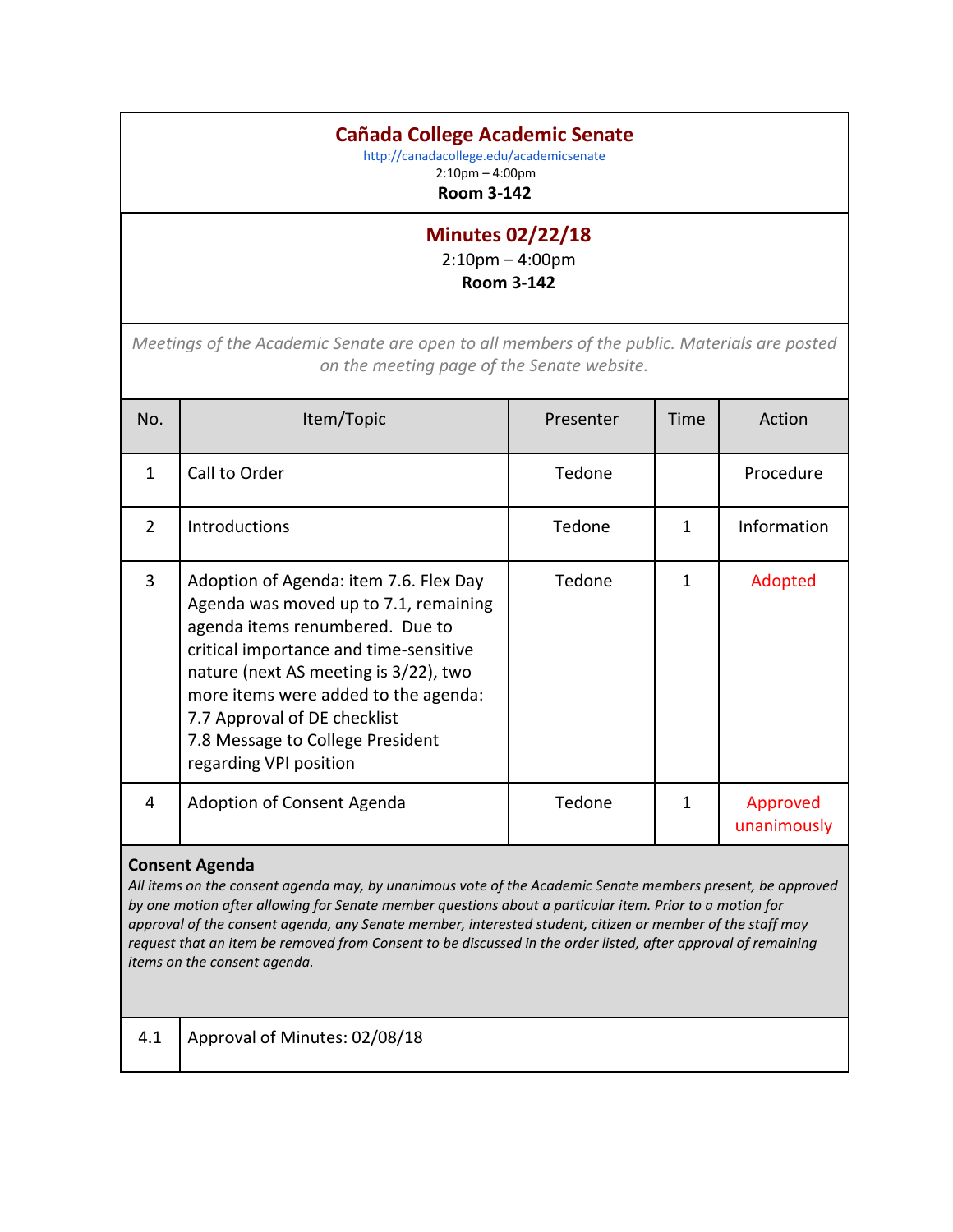| 4.2 | <b>Accreditation ISER</b><br>Team faculty co-chair appointment, David Meckler for Standard II co-chair<br>Lezlee Ware Distance Education, provide support for standards I and II                                                                                                                                                          |           |   |             |  |
|-----|-------------------------------------------------------------------------------------------------------------------------------------------------------------------------------------------------------------------------------------------------------------------------------------------------------------------------------------------|-----------|---|-------------|--|
| 4.3 | <b>ESL Screening Committee</b><br>1. Alicia Aguirre, ESL (Chair)<br>2. Katie Schertle, ESL<br>3. Rebekah Taveau, ESL<br>4. Lezlee Ware, Political Science                                                                                                                                                                                 |           |   |             |  |
| 4.4 | Honorarium (\$100) for guest speaker Gerardo Pacheco to speak at Julie Carey's ESL<br>912 course.                                                                                                                                                                                                                                         |           |   |             |  |
|     | <b>Public Comment</b>                                                                                                                                                                                                                                                                                                                     |           |   |             |  |
| 5   | Questions/comments on non-agenda<br>items<br>Lezlee: QOLT2 workshops for DE and F2F<br>support happening the first Mondays of<br>the month beginning in March.<br>David Mecker: what is the college's goal<br>in terms of % of classes taught online?                                                                                     | Public    | 5 | Information |  |
|     | <b>Regular Reports</b>                                                                                                                                                                                                                                                                                                                    |           |   |             |  |
| 6.1 | President's report:<br>Faculty representative needed<br>for the Professional Learning<br>Committee<br>We will be discussing issues<br>related to transparency and<br>decision-making on campus. We<br>will be inviting Classified Senate<br>as well. We're reserving the April<br>26 <sup>th</sup> AS meeting date for that<br>discussion | Tedone    | 5 | Information |  |
| 6.2 | Treasurer's report: no report                                                                                                                                                                                                                                                                                                             | Aranyakul | 5 | Information |  |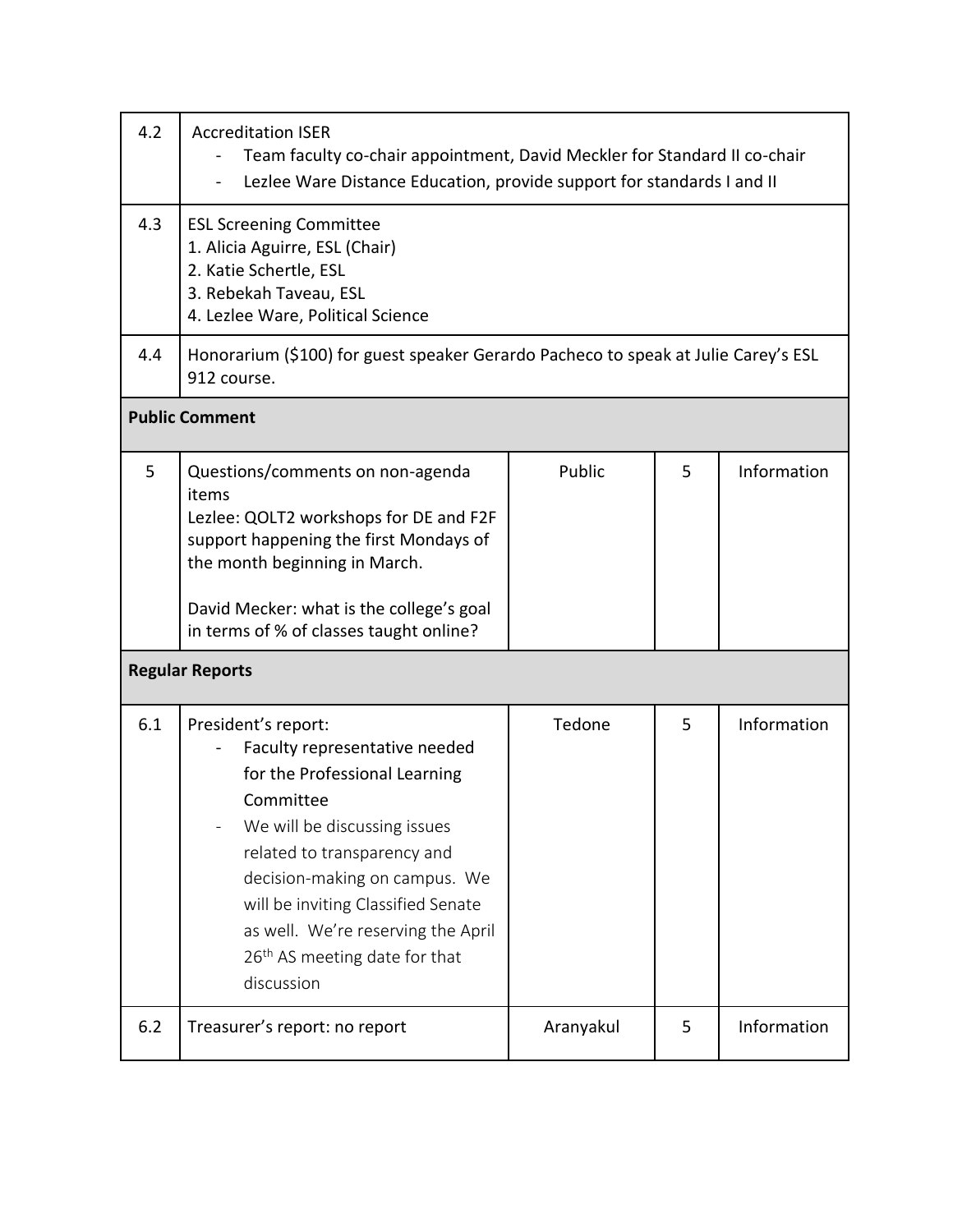| 6.3 | Curriculum Committee: Still looking at<br>the curriculum issues for the Life and<br>Culture class in Study Abroad program                                                                                                                                                                                                                                                       | Nance/Schertle | 5  | Information                                                                             |
|-----|---------------------------------------------------------------------------------------------------------------------------------------------------------------------------------------------------------------------------------------------------------------------------------------------------------------------------------------------------------------------------------|----------------|----|-----------------------------------------------------------------------------------------|
| 6.4 | Professional Development: no report                                                                                                                                                                                                                                                                                                                                             | Erickson       | 5  | Information                                                                             |
| 6.5 | ACES:<br>Had a successful event with the<br>Directors of Equity from CSM and<br>Skyline as panelists.<br>Dr. Johnson talk about the History<br>of rap and hip hop<br>Upcoming: a talk on Prison<br>Reform and education                                                                                                                                                         | Taveau         | 5  | Information                                                                             |
|     | <b>Senate Business</b>                                                                                                                                                                                                                                                                                                                                                          |                |    |                                                                                         |
| 7.1 | Flex Day Agenda<br>"All sessions that were submitted<br>were actually schedule"<br>Lezlee: not correct. A drop-in<br>session for Distance Education<br>conflicted with two other related<br>sessions. Feedback about this<br>conflict was sent to the<br>committee, but the scheduling<br>conflict was not resolved.<br>Therefore, the session was pulled<br>from the schedule. | <b>Diggs</b>   | 10 | <b>Action</b><br>Motion to<br>approve<br>passed, with<br>one<br>abstention<br>(Malamud) |
| 7.2 | Changes in Study Abroad Model<br>Presentation by Tammy Robinson,<br>Interim Dean of Global Studies and Zaid<br>Ghori, Director of Special International<br>programs.<br>In the past we only had semester-<br>long programs, but they require<br>considerable time from both<br>faculty and staff, and cost a large<br>amount of money for students. A                           | Robinson       | 20 | Information                                                                             |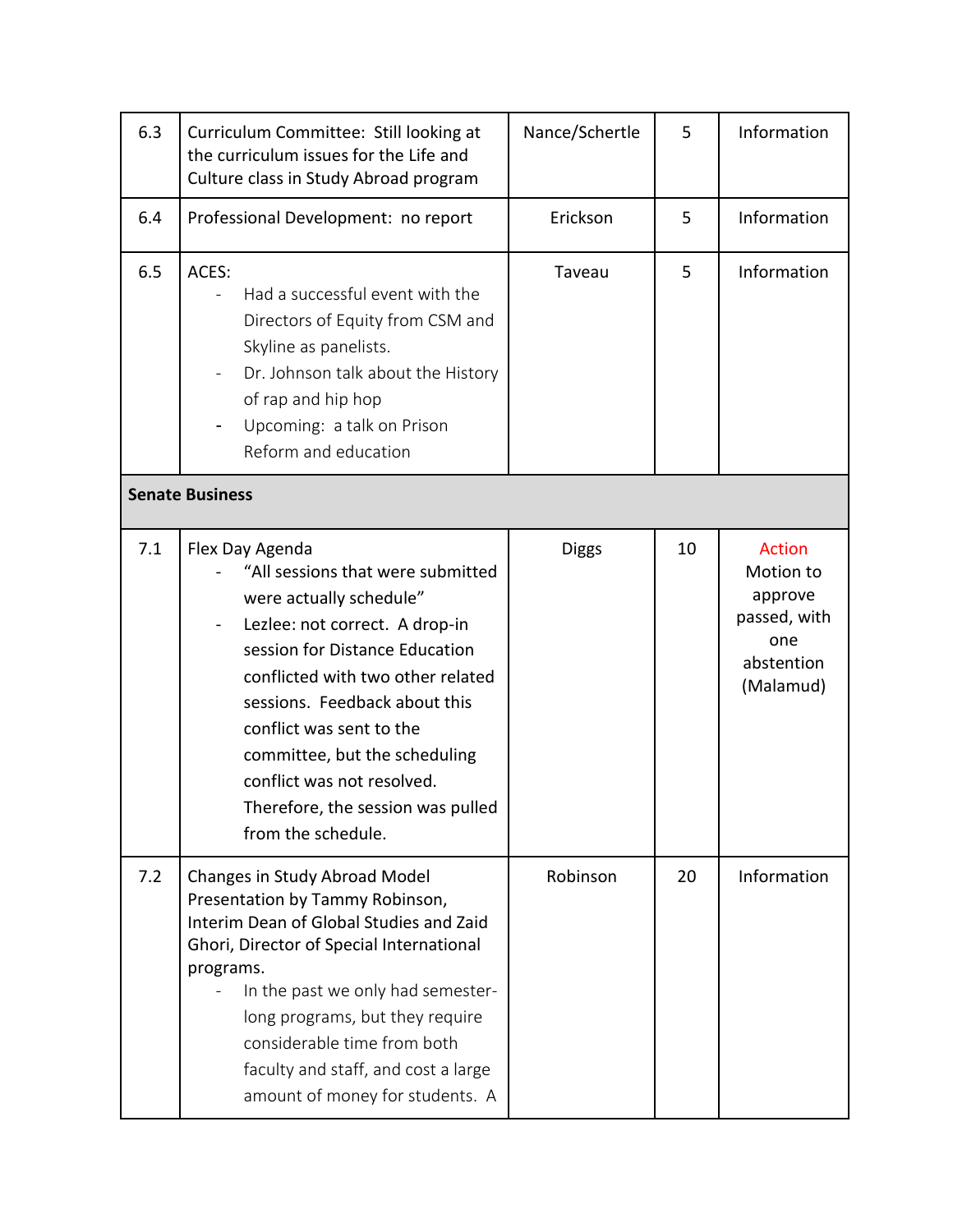|     | 2019-2020 is open. AIFS prefers<br>high enrollment courses.<br>New shorter programs: faculty<br>teach part of the coursework on<br>campus, and then go abroad for<br>about two weeks.<br>Candice: there are concerns from<br>curriculum committee about the<br>Life and Culture class. It needs to<br>be GE applicable and transferable.<br>Cañada's curriculum committee<br>needs access to Life and Culture<br>courses taught through the other<br>colleges in the consortium. A:<br>Skyline Study Abroad staff will<br>facilitate this.<br>Doniella: requests clarity about<br>deadlines and requirements,<br>since a semester-long program<br>affects faculty member's life<br>Q: is there an approved list of<br>destinations? A: we try to select<br>destinations other than Europe<br>Q: can faculty teach courses<br>they've taught elsewhere? A: Yes,<br>but every course offered through<br>the semester long program has to<br>be for-credit and approved<br>through curriculum committee |        |    |            |
|-----|------------------------------------------------------------------------------------------------------------------------------------------------------------------------------------------------------------------------------------------------------------------------------------------------------------------------------------------------------------------------------------------------------------------------------------------------------------------------------------------------------------------------------------------------------------------------------------------------------------------------------------------------------------------------------------------------------------------------------------------------------------------------------------------------------------------------------------------------------------------------------------------------------------------------------------------------------------------------------------------------------|--------|----|------------|
| 7.3 | Cañada Equity Statement<br>Discussed the list in the first<br>"whereas". Since this list is not                                                                                                                                                                                                                                                                                                                                                                                                                                                                                                                                                                                                                                                                                                                                                                                                                                                                                                      | Taveau | 15 | Discussion |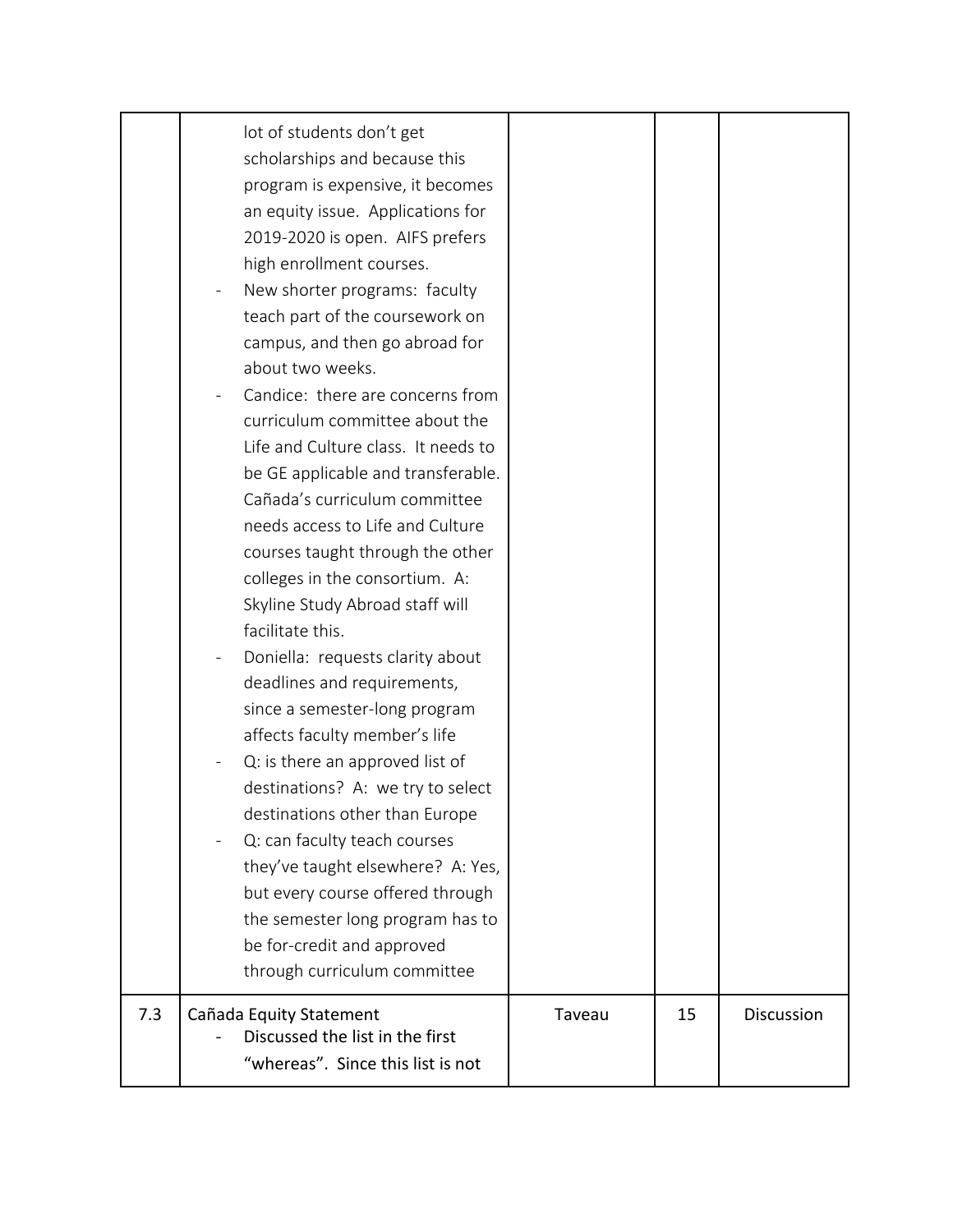|     | exhaustive, it should say so<br>somehow.<br>Work on this resolution was<br>spearheaded by ACES, but<br>Rebekah is taking it to many<br>governance bodies to make sure<br>it reflects what the entire college<br>community believes.                                                                                                                                                                                                                                                |                       |    |                                                                            |
|-----|------------------------------------------------------------------------------------------------------------------------------------------------------------------------------------------------------------------------------------------------------------------------------------------------------------------------------------------------------------------------------------------------------------------------------------------------------------------------------------|-----------------------|----|----------------------------------------------------------------------------|
| 7.4 | Psychology Vacancy Replacement<br>Request<br>Ami Smith presented the justification.<br>This is a replacement hire, due to a<br>retirement.                                                                                                                                                                                                                                                                                                                                         | Smith and<br>Carranza | 10 | Approved<br>unanimously<br>to forward<br>request for<br>Psychology<br>hire |
| 7.5 | <b>Psychology Search Committee</b><br>Proposed: Ami Smith (Psychology), Bob<br>Lee (Sociology) and Michael Stanford<br>(History)<br>Lezlee advocated for more faculty on the<br>committee, and always having an odd<br>number of members so there can't be a<br>tie.<br>Added Doniella Maher (English)                                                                                                                                                                             | Tedone                | 5  | <b>Action</b><br>Approved<br>unanimously                                   |
| 7.6 | <b>Guided Pathways Timeline</b><br>Dean Reed presented, as VPSS King could<br>not be at the Academic Senate.<br>Five-year grant of about \$.5Mill per year<br>to the college from the Chancellor's<br>Office<br>First year is exploratory, related to the<br>following three areas:<br>Student voices<br>i.<br>ii.<br>Business systems analysis and<br>exploration of services<br>(including designing sequence<br>of steps and integration of<br>student and academic<br>services | King                  | 20 | <b>Discussion</b>                                                          |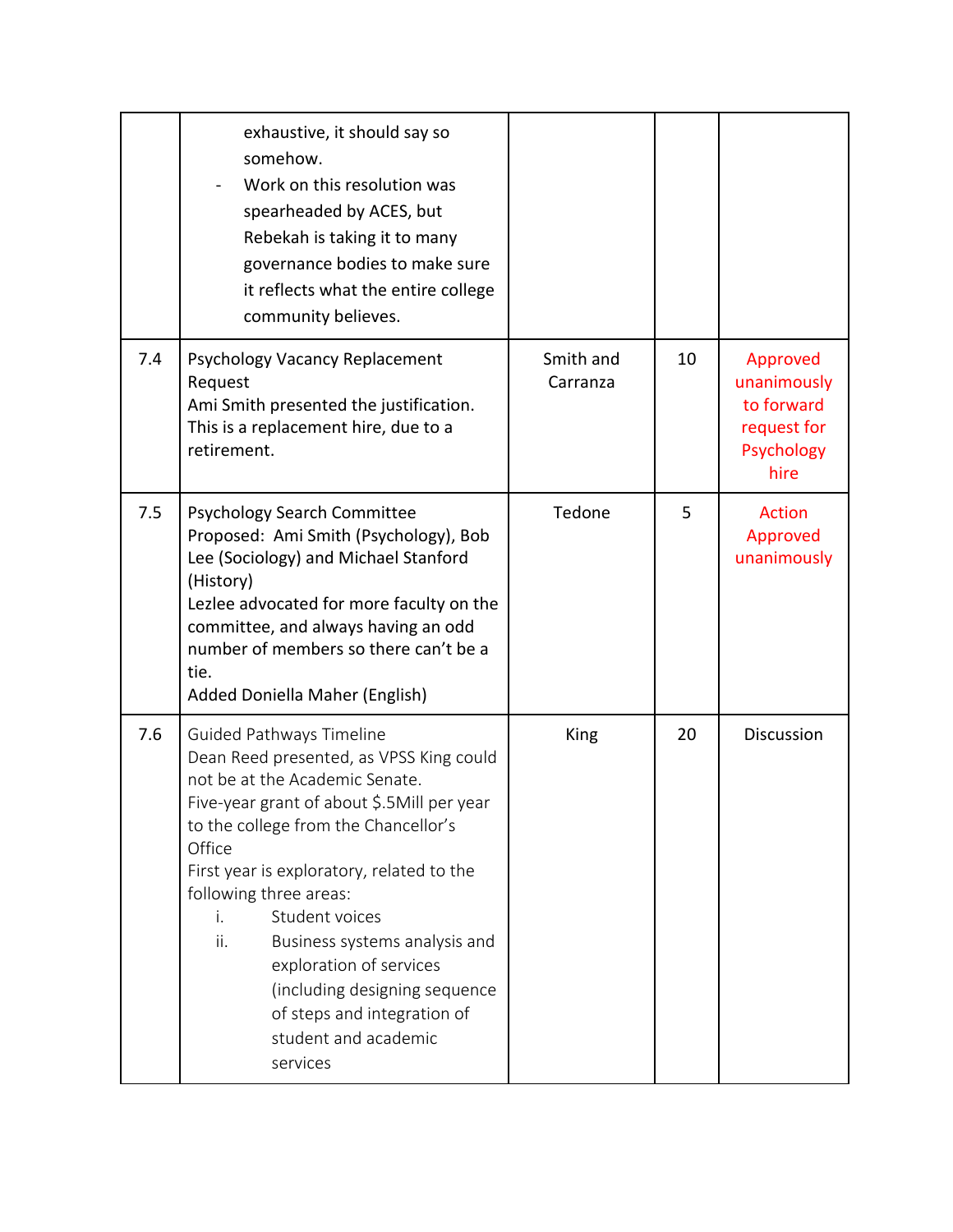|      | iii.                           | Meta majors and designated<br>course sequencing                                                                                                                                                                                                                                                               |                            |                         |
|------|--------------------------------|---------------------------------------------------------------------------------------------------------------------------------------------------------------------------------------------------------------------------------------------------------------------------------------------------------------|----------------------------|-------------------------|
|      | Outcomes in Spring 2019:       |                                                                                                                                                                                                                                                                                                               |                            |                         |
|      | i.<br>ii.<br>iii.              | Redesign of systems for<br>students that is responsive to<br>their need for seamless<br>services<br>Attends to pathways to lead<br>developmental readiness,<br>transfer or jobs<br>Clarity around academic<br>pathways to ensure no excess<br>credits or excess costs are<br>incurred.                        |                            |                         |
|      | bimonthly.                     | Suggestions: add DE faculty, Social<br>Science rep. Interested faculty should<br>contact Phillip King.<br>Meetings are pretty infrequent, only                                                                                                                                                                |                            |                         |
|      | Approval of DE checklist       |                                                                                                                                                                                                                                                                                                               |                            |                         |
| 7.7. |                                |                                                                                                                                                                                                                                                                                                               | Ware                       | Approved<br>unanimously |
| 7.8. | <b>VPI</b> position<br>Senate. | Message to College President regarding<br>Several members of the college<br>community expressed concerns<br>regarding the VPI position and the<br>procedure for filling it. The Academic<br>Senate members wrote a message to<br>President Moore to be sent immediately<br>by D. Tedone on behalf of Academic | Academic Senate<br>members | Approved<br>unanimously |
|      |                                | <b>Other Reports, Meetings and Deadlines</b>                                                                                                                                                                                                                                                                  |                            |                         |